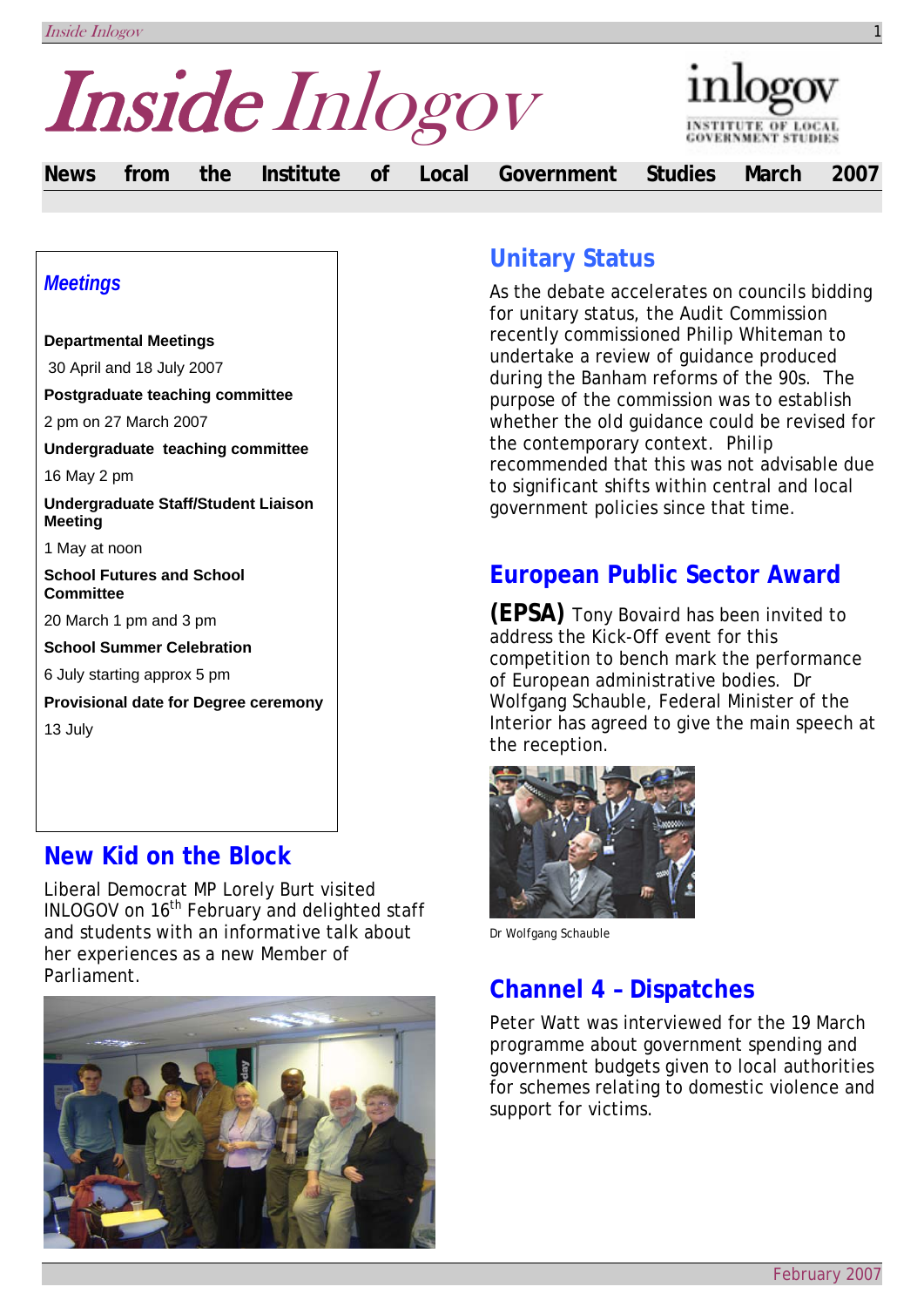### **Japanese Links**



Seen above is Professor Toshihiko Ishihara with Professor Michael Clarke (Vice Principal of University of Birmingham) who have just signed a collaborative agreement between INLOGOV and the Institute for Business Accounting at Kwansei Gakuin University in Japan. The University has also conferred the title 'Visiting Professor' on Toshihiko Ishihara and the title of Honorary Senior Research Fellow' on Associate Professor Akinari Takehisa, also of Kwansei Gakuin University. It is hoped that the partnership will lead to more staff and student exchanges, research, publication and teaching collaborations to build on the synergies between the respective institutes.

Professor Yoshitaka Ichikawa is to be a study visitor at INLOGOV for 12 months from the beginning of April. He is a Professor of Political Science from Doshisha University studying local government, particularly central-local relations. Mike Smith will act as his academic link.

Visitors from Meiji University in January thanked INLOGOV for hosting their visit and sent this picture as a memory of the occasion.



Professor Mariko Mishimura and colleagues dining with Martin Willis and Ken Spencer

# **Chinese developments**

During the visit by John Raine and Annie Rubienska (IDD) to Guangzhou in South China (see last month) discussions were held about a possible four week management training programme to be provided in Birmingham this summer, in conjunction with Birmingham City Council (which is now a 'Sister City' to Guangzhou). Discussions continue.



Pearl River, Gaungzhou

### **Globe Trotting**

The beginning of February saw Alan Lawton suffering temperatures of minus 30 degrees in Ottawa. The local population did not appear affected as they skated merrily about their business along the canal. Alan was invited to speak at the International Congress on Ethics, an international gathering of some 150 practitioners and scholars from around the world, all engaged in questions of organisational ethics in both public and private sector organisations. The Canadians have their own scandals to report but their government departments and large corporations take ethics seriously and there is much that we could learn from them.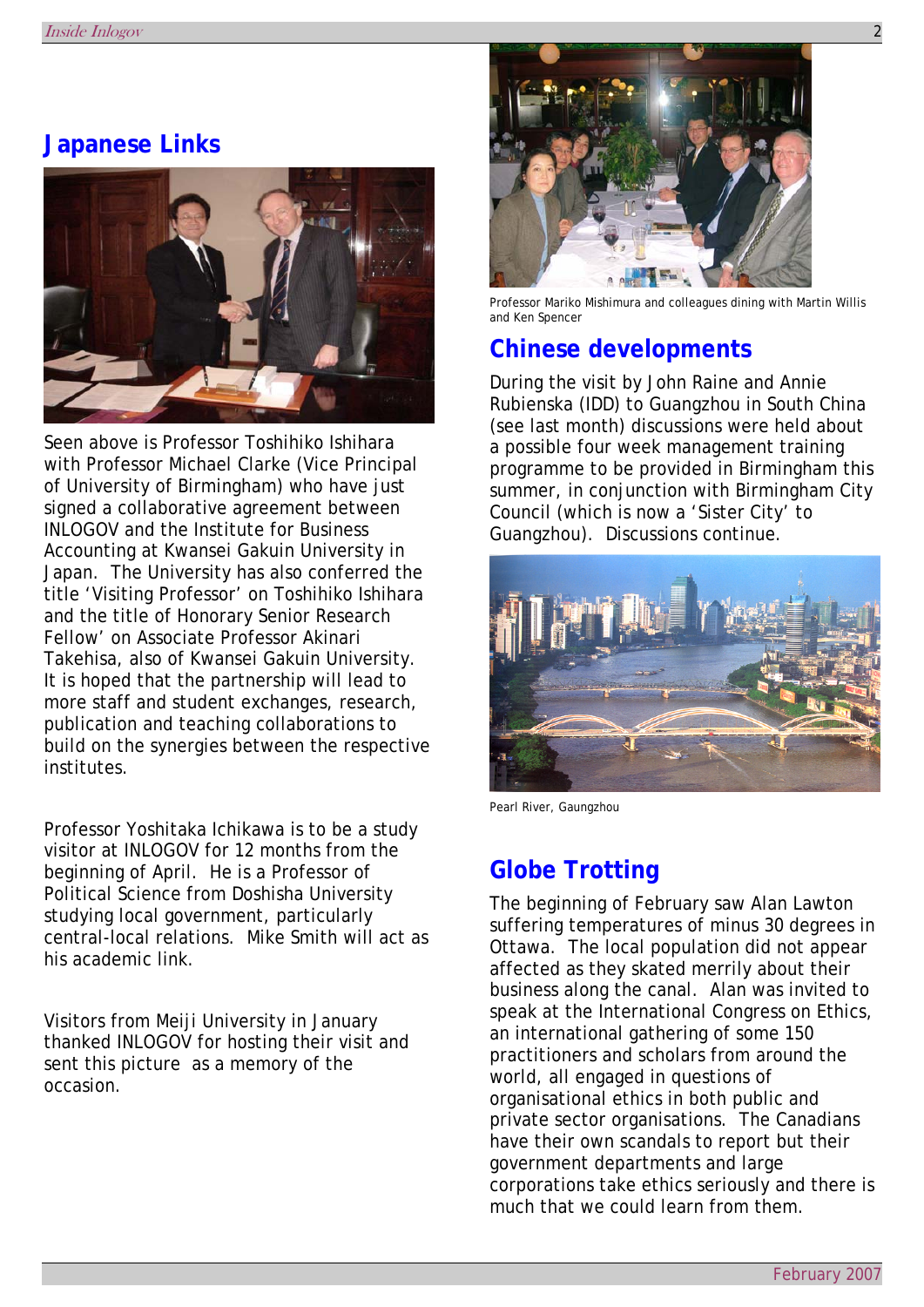

Ottawa coat of arms

Alan was also invited to speak at the World Cities Fighting Corruption and Safeguarding Integrity Conference in Amsterdam at the end of February, hosted by the city of Amsterdam and the free University of Amsterdam. A select group of 30 practitioners and scholars representing Amsterdam, Antwerp, Hamburg, Hong Kong, London, New York and Sydney had two days intensive debate on local integrity systems. Alan spoke on the UK system and how it applies to London. The event was deemed a great success and a follow up edited book is planned, along with future meetings.

Later this month Chris Game will present a paper on partnerships in UK local government at the national conference of ASPA, the American Society for Public Administration in Washington DC. There is no direct UK equivalent of ASPA, a 9000 member association whose annual conference genuinely spans the worlds of practice and academia.



Berlin

Steven Van De Walle spoke about 'Procedures vs. outcomes in quality management' at the 2007 workshop of the German 'Gesellschaft

fur Programmeforschung' on 'Better quality through result-orientation – change of paradigm in the evaluation of policies? in .<br>Berlin on 2<sup>nd</sup> March.

Chris Game has also had a paper accepted for presentation later in the year at the Chicago conference on 'Britain after Blair', organised by the British Politics Group of the American Political Science Association.

# **Out and about in the UK**

Every month INLOGOV staff visit many authorities delivering courses and offering advice on topical issues but Alan Lawton has delivered a programme on a topic not previously offered on an in-agency basis.

#### **Oswestry Borough Council takes Ethics**

**Seriously.** Alan Lawton has just completed three days training with the members, senior officers and the Standards Committee of the Council. Both the Leader and the Chief Executive attended and even reference to Kant, Aristotle and Thucydides was not enough to put them off. We questioned what makes an issue an ethical issue, how can conduct be regulated, what is the role of ethical leadership and how does ethics feed into performance. Big questions and all leading to lively discussion.



Oswestry Coat of Arms

Andrew Coulson and Simon Baddeley have just completed a scrutiny training programme for Norfolk CC that involved a session with the whole Executive, and one with scrutiny chairs and vice chairs, as well as three sessions for officers and two for members.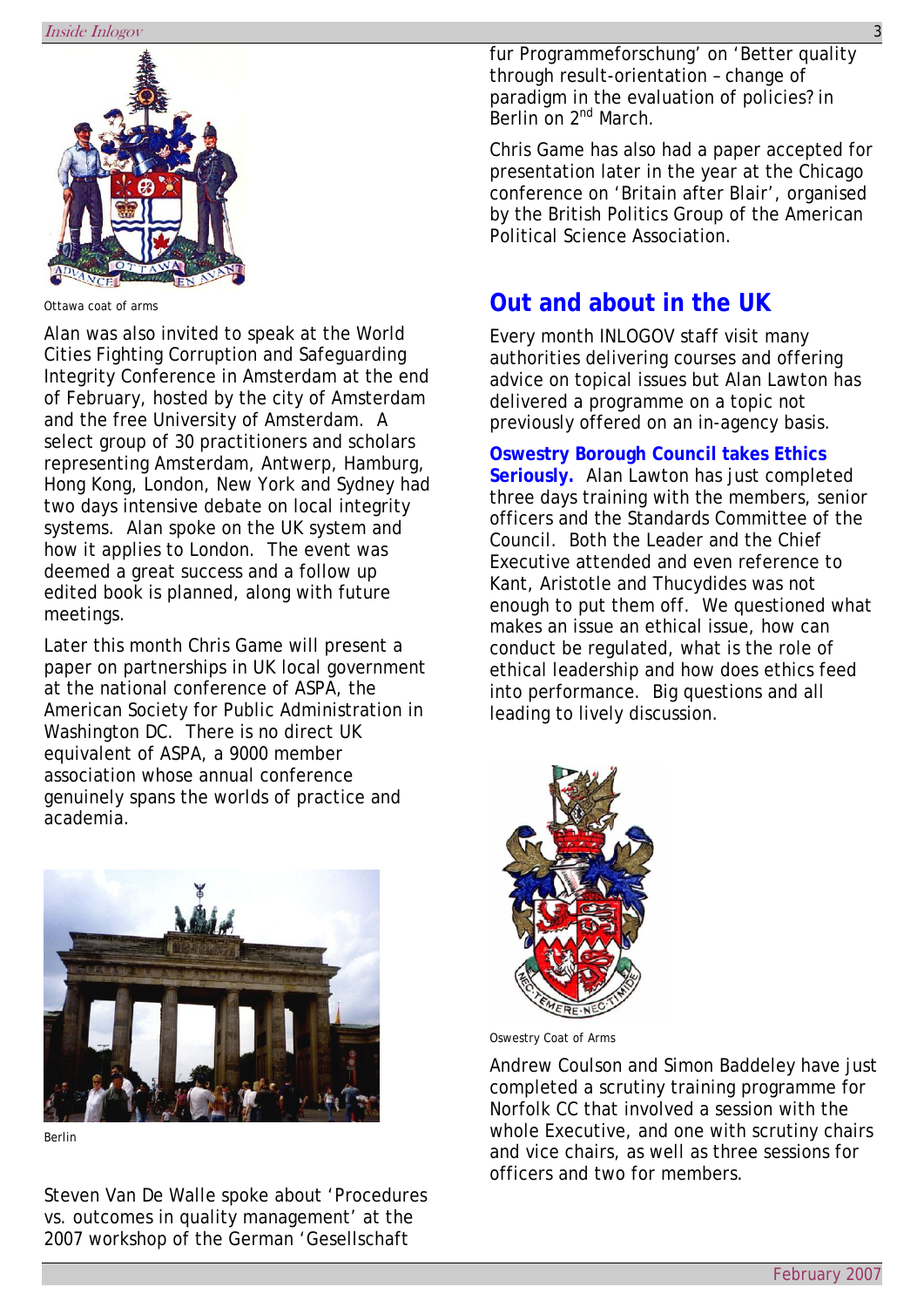#### Inside Inlogov 4

### **New Research**

Jon Bloomfield along with Carolyn Moore from the European Research Institute is preparing an extensive report for the Committee of the Regions on Information and Communication within the EU: the role of local and regional authorities. The report will analyse responses to a questionnaire – responses already received from 23 member states – with a sample of phone interviews and seek to assess the contribution which the local and regional sphere can make to a more interactive governance process within the EU.

INLOGOV is engaged in a collaborative research initiative with APSE (Association for Public Service Excellence) and CLES (Centre for Local Economic Strategies). This broad initiative covers three areas of research: governance, neighbourhoods and service delivery; the economic footprint of local government and; the value of public employment. INLOGOV is contributing currently to discuss of the value of public employment and will lead on the area of governance, neighbourhoods and service delivery. Steven Griggs, Mike Smith, Sophia Bokhari and Lynne Wilson will lead the research.

## **Goodbye**

INLOGOV is sorry to say goodbye to Navdeep Mathur who returned to India to recover from illness and whose slow recovery has prevented him from returning to the UK. Navdeep promises to visit once he is recovered and would welcome emails on *[navdeepem@gmail.com](mailto:navdeepem@gmail.com)*.



Navdeep Mathur

# **An Elected Mayor for Birmingham?**

If Birmingham does ever get an elected executive mayor some of our Kazakhastan students can say they were there at the very start of the campaign – and prove it. On Valentine's evening, forsaking the kinds of activities most of their fellow students were probably up to, several of them attended the Birmingham Mail's Big Debate in the City Council Chamber (see the row next to the back, left of centre). Intended to test out the possible backing for a mayoral referendum, the debate was opened by Middlesbrough Mayor, Ray Mallon, with Chris Game as one of the other platform speakers. In the electronic vote closing the debate 70% of the audience, including possibly some overseas non-registered electors, supported the idea of a referendum.



The Big Debate

## **International Research Prize**

Dr Alistair Clark, former Research Fellow at iNLOGOV, will have the quality of his research recognised internationally at the forthcoming Political Studies Association Conference. Alistair will be awarded the PSA's 2006 Arthur McDougall Fund Prize for Elections, Electoral Systems and Representation for his PhD thesis 'Local Parties, Participation and Campaigning in Post-Devolution Scotland'. The finishing touches to the thesis were completed while Alistair was at INLOGOV and he is grateful to colleagues there for discussions around the themes in his thesis.

### **A Grand Day Out**

Eileen Dunstan accompanied a group of MSc students to the House of Commons earlier this month. The purpose of their visit was to observe a sitting of the Public Accounts